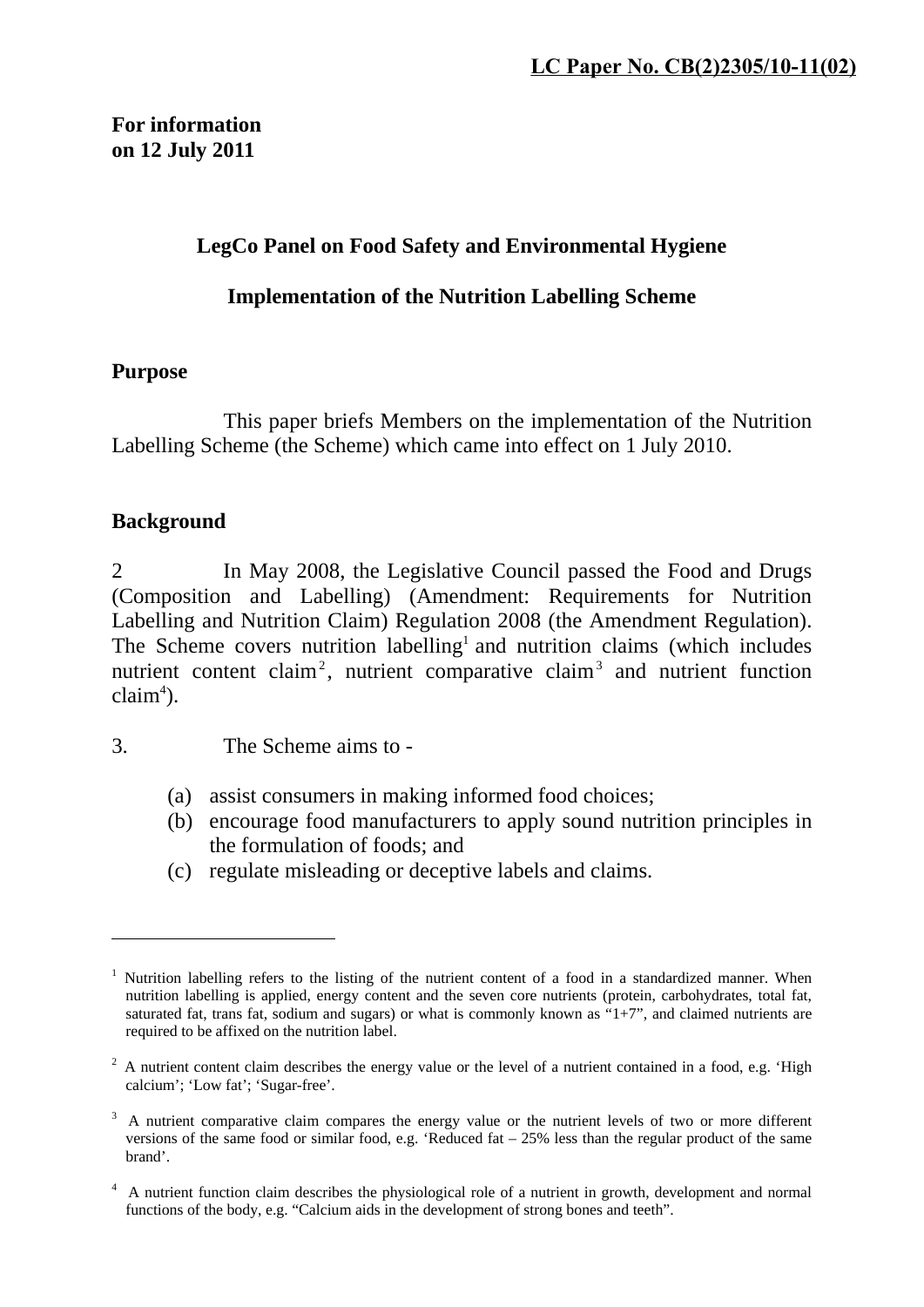Overseas experience shows that labelling of nutrition information can have positive impact on food consumption behaviour. In many countries, it also helps to save healthcare costs and human lives.

4. Since mid-2008, the Administration has been using a wide range of publicity and education means to enhance public understanding of the Scheme before its commencement in July 2010. The Administration has also kept up its communication with the trade through different channels on implementation of the Scheme, and taken a series of measures to facilitate the trade's compliance with the Scheme.

5. As a result of the above measures, the Scheme has been implemented successfully with an overall compliance rate of 99.3% without undue impact on consumer choice. The availability of prepackaged food products remains ample with new products being introduced into the Hong Kong market regularly. With the intensive public education and publicity activities launched by the Centre for Food Safety (CFS), consumers have become increasingly aware of the importance of making use of the nutrition labelling information in making healthier food choices.

#### **Compliance with the Scheme**

6. On top of the regular liaison channels, we have set up a Working Group chaired by the Controller/CFS in November 2009 to enhance communication with the trade to tackle teething problems in implementing the Scheme. We have issued guidance notes, arranged telephone hotline, workshops/seminars and small volume exemption, etc to facilitate compliance with the Scheme by the trade.

7. To lower compliance cost of the trade (especially small and medium enterprises (SMEs)), CFS has been providing support to the Food Composition Database operated by the Chinese University of Hong Kong. The Database provides detailed food composition reference data for over 1 300 commonly consumed food and food ingredients. Such information has provided useful technical support for the local food industry.

8. As at 24 June 2011, CFS has checked 16 245 prepackaged food products with 111 found not complying with the Scheme. The overall compliance rate is 99.3%. Of the 111 non-compliant cases, 78 were identified by visual checking to ascertain whether they comply with the statutory " $1+7$ " labelling requirements and 33 by chemical analysis to verify the accuracy of the nutrition labels and nutrition claims. A table showing the detailed breakdown is at **Annex I**.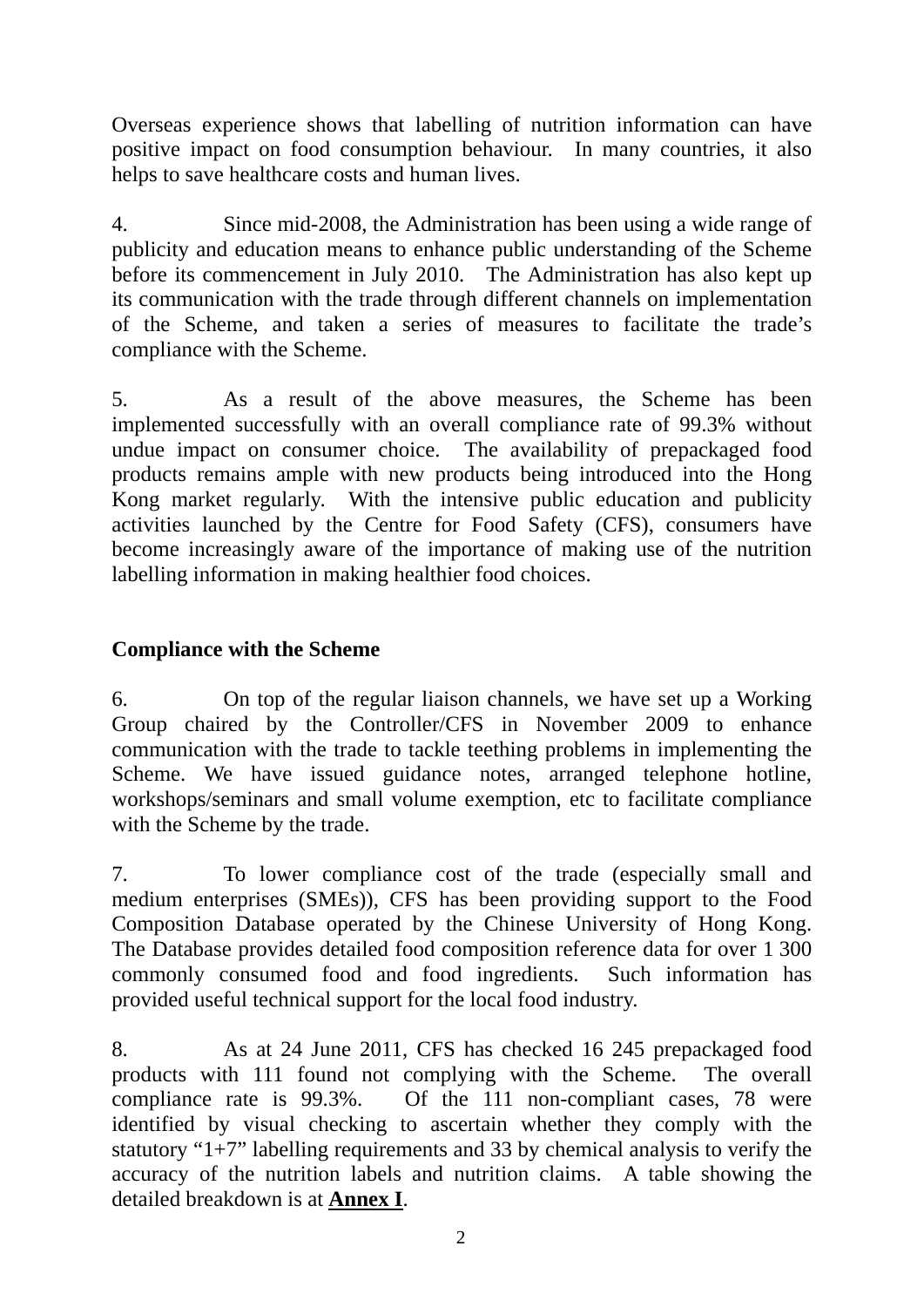9. Where irregularities are identified such as incomplete nutrition label and discrepancy between the test result of the actual nutrient content and that stated on the nutrition label, CFS will issue a letter to the retailer / manufacturer / importer concerned requiring an explanation within 21 days. If the explanation is not accepted by CFS, a warning letter will be issued requiring actions to comply with the requirements of the Scheme within 60 days. For traders who fail to do so, CFS will initiate prosecution.

10. So far, traders have been co-operative. They have either withdrawn the product concerned from the shelf or rectify the nutrition label according to the statutory requirements of the Scheme. At this stage, no prosecution has been mounted.

11. As the Scheme has been implemented for one year, traders are now familiar with its requirements. It is therefore no longer necessary for CFS to issue letters requiring an explanation from them on irregularities identified. With effect from 1 July 2011, upon detection of irregularity, CFS will only issue a warning letter to such traders requiring actions within 60 days. For traders who fail to do so, CFS will initiate prosecution.

#### *Small Volume Exemption (SVE) Scheme*

1

12. To facilitate the trade to comply with the Scheme, we have introduced a number of exemptions from the nutrition labelling requirements as provided in the Amendment Regulation, e.g. exemption for prepackaged food packed in a container which has a total surface area of less than  $100 \text{ cm}^2$ . In addition, we have introduced a SVE Scheme for food products with annual sales volume of 30 000 units or below which do not carry nutrition claims. Food manufacturers / importers need to apply to the Director of Food and Environmental Hygiene (DFEH) for SVE, which is subject to conditions set by DFEH, including the requirement of monthly reporting of sales volume at the importer's / manufacturer's level.

13. Applications for SVE has commenced since 1 September 2009. The SVE scheme is well utilized by the trade. As at 24 June 2011, there were 38 682 SVE applications (since 1 September 2009), of which 35 301 have been approved with  $2000$  rejected, mostly due to the presence of nutrition claims<sup>5</sup>. The rest are being processed. In terms of country of origin, Japan (47%), USA

<sup>&</sup>lt;sup>5</sup> Regulation 4B(4) of the Food and Drugs (Composition and Labelling) Regulations (Cap.132W) stipulates that if any nutrition claim is made on the label of, or in any advertisement for, any item in respect of which an exemption has been granted under Part 2 of Schedule 6 (i.e. the SVE), prepackaged food shall be marked or labelled with its energy value and nutrient content in compliance with Part 1 of Schedule 5 of Cap.132W, i.e the nutrition labelling requirement. Application for SVE in respect of a pre-packaged food (which seeks to exempt the food from the nutrition labelling requirement) with nutrition claim would therefore be rejected.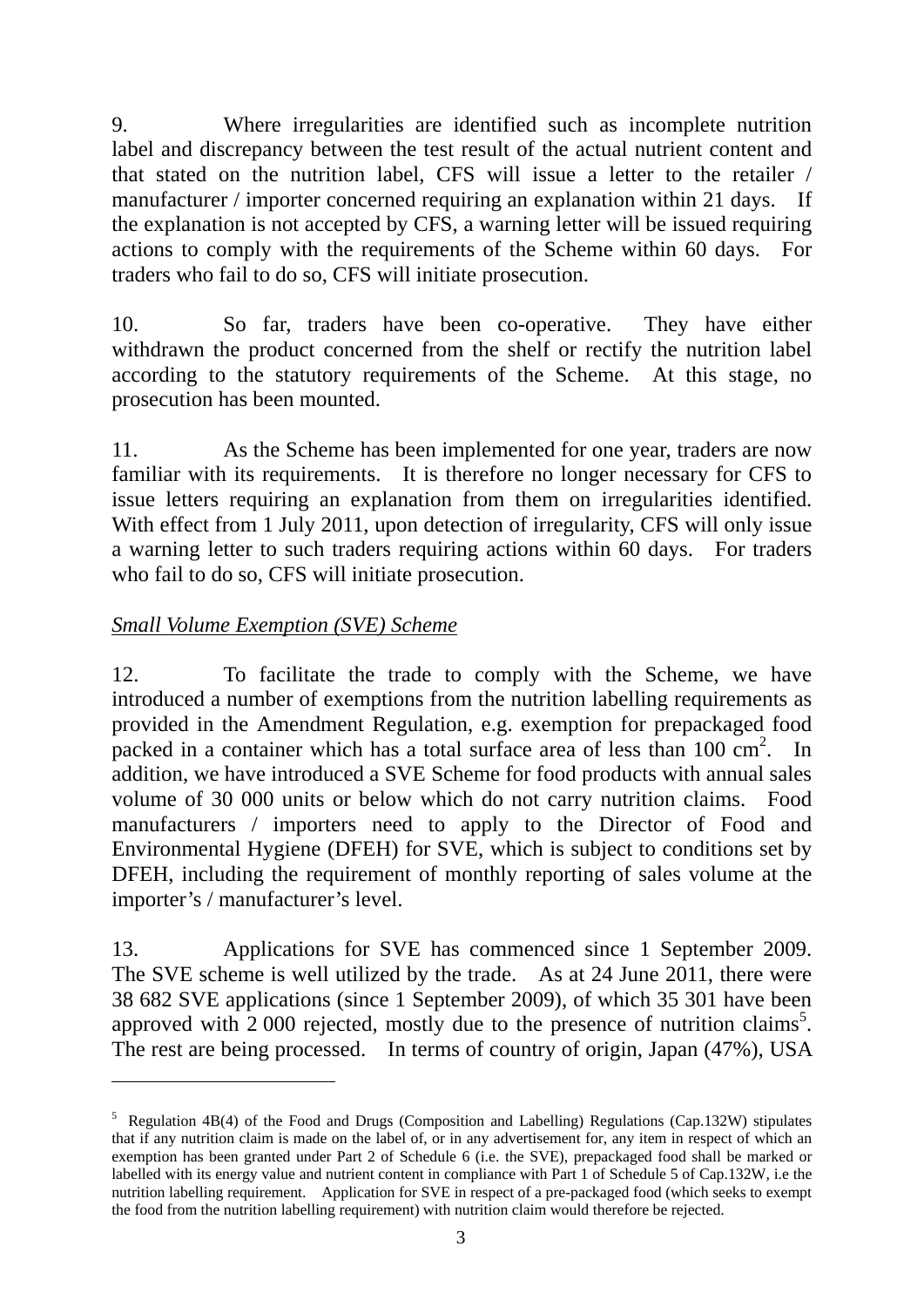(10%) and UK (9%) took up 66% of the applications approved. Details are at **Annex II**.

#### **Impact on Food Choices**

14. There has been concern that the requirement for Nutrition Labelling may reduce the number of new pre-packaged food products to be introduced into Hong Kong. Based on our observations and the feedback obtained from our trade contacts, it appears that there has been no undue impact on consumer choices of new pre-packaged food. We also understand from the Trade Development Council that the Food Expo 2010 was held successfully in mid-August 2010 with a steady number of exhibitors bringing in a large number of new prepackaged food products.

15. To assess the impact of the Scheme on prepackaged food products newly introduced into the Hong Kong market via the Food Expo, we have conducted a survey to collect the relevant information in August 2010. The result of the survey in 2010 would serve as a baseline for comparison with a similar study to be conducted in August 2011.

16. In order to understand the impact of the Scheme on food choices, CFS has also commissioned an independent consultant to find out the quantity of different types of prepackaged food products available in various retail outlets before and after the commencement of the Scheme on 1 July 2010. The consultant has conducted the fieldwork of the survey in April 2011 and is analyzing the data collected. The aim is to complete the survey in the second half of 2011.

#### **Public Education and Publicity**

17. To reap the benefits of the Scheme, it is important to educate the public on how to make use of the information in nutrition labels to make healthier food choices. To this end, CFS has launched a three-year Publicity and Education Campaign (the Campaign) since June 2008 with three phases -

- (1) to raise public awareness in Phase I (June 2008 July 2009);
- (2) to enhance understanding of the Scheme in Phase II (August 2009 – June 2010); and
- (3) to motivate behavioural changes in Phase III (July 2010 June 2011).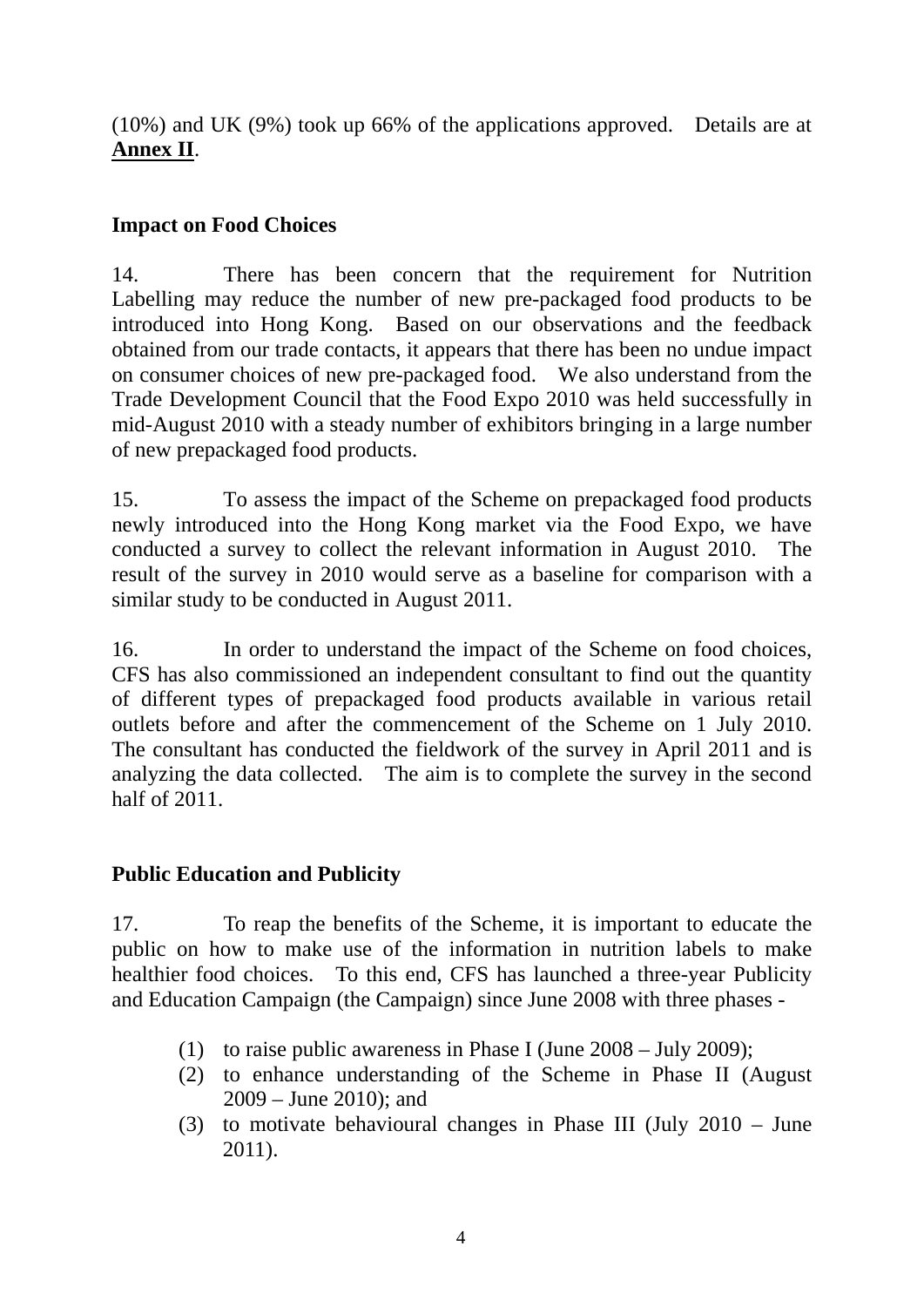18. Building on Phases I and II which have been completed, the Campaign has entered Phase III since 1 July 2010. Phase III encourages the public to make reference to the nutrition labels when buying prepackaged food.

19. In March 2011, CFS launched eight newspaper supplements and ten episodes of one-minute TV programme called "Be Cool about Nutrition Labelling" featuring real-life examples of using nutrition labels as well as highlighting the ease in reading nutrition labels in making food choices.

20. CFS went one step further in its new round of media campaign in May 2011 by focusing on the daily intake upper limit of fat, sodium and sugars, the three nutrients of concern to many people. The main message is to use nutrition labels to choose the type and amount of food with reference to daily intake limits while exercising personal choice.

21. CFS has also piloted a Nutrition Labelling Promotion Award Scheme with the theme "Live it, Use it" among secondary schools in the academic year 2010/11. With the support of CFS, students are encouraged to organise activities to promote the use of nutrition labelling in daily life. A wide variety of creative activities have been carried out by 35 participating teams in 21 schools, including mobile publicity vehicle exhibition, game booth, cooking competition, tasting session, classroom learning, video production, drama and questionnaire interviews. An Award Presentation Ceremony would be held on 8 July 2011 which would also commemorate the first anniversary of the Scheme.

22. Behavioural changes require long term efforts. CFS will sustain its efforts by launching a two-year enhancement programme on nutrition labelling to consolidate the efforts on motivating behavioural changes among the public at large.

23. Apart from continuing their public education, CFS is developing guidelines for the trade to promote manufacturing foods containing a lower level of sodium, sugar and fat. For this purpose, CFS has set up two Working Groups to develop two sets of guidelines. The Working Groups consist of experts and representatives of the trade, academia, dieticians, nutritionists, physicians, and Government officials. The guidelines would be completed sometime in 2012 after thorough consultation.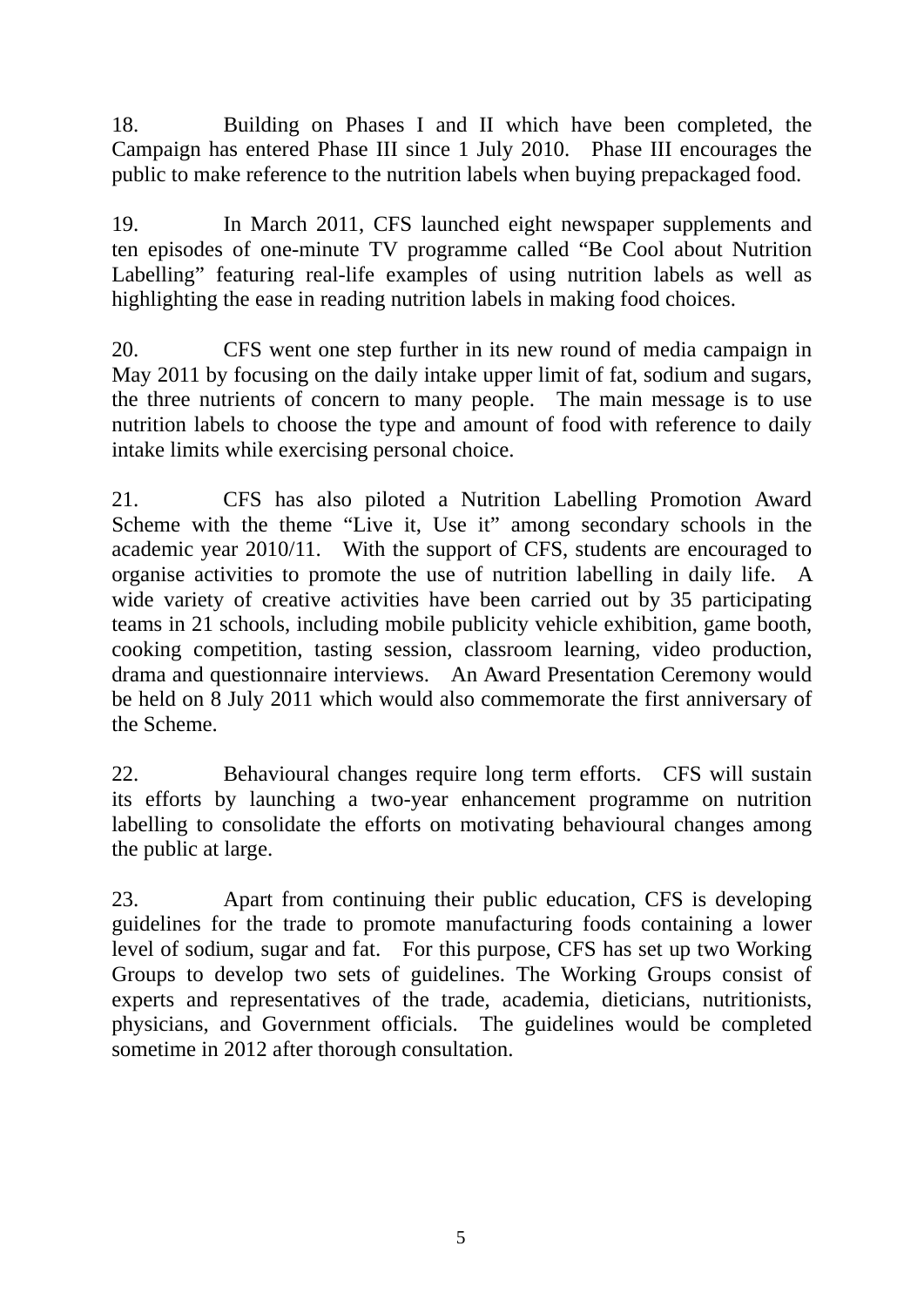#### **Advice Sought**

24. Members are invited to note the smooth implementation of the Scheme.

**Food and Health Bureau Food and Environmental Hygiene Department Centre for Food Safety July 2011**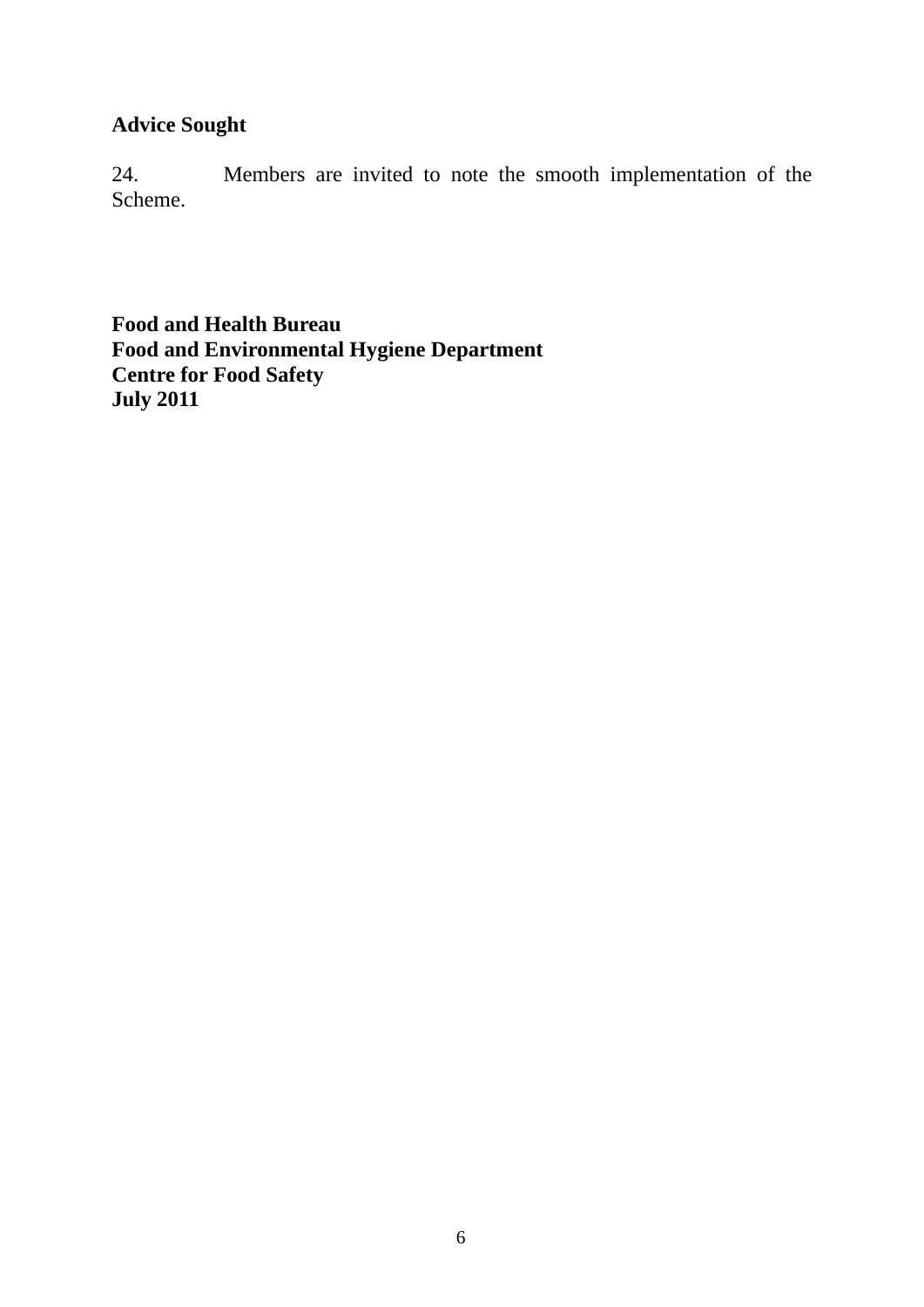### **Annex I**

|                                                                                    |                | No. of cases in 2010 No. of cases in 2011 |
|------------------------------------------------------------------------------------|----------------|-------------------------------------------|
| Nature of non-compliance                                                           | $(1.7.2010 -$  | $(1.1.2011 -$                             |
|                                                                                    | 31.12.2010)    | 24.6.2011)                                |
| No NL or Incomplete $1+7$                                                          | 43             |                                           |
| Core nutrients Label                                                               |                |                                           |
| nutrition<br>Inappropriate                                                         | $\overline{4}$ | 0                                         |
| label format                                                                       |                |                                           |
| Inappropriate<br>nutrient                                                          | 7              | 5                                         |
| claim                                                                              |                |                                           |
| Inappropriate Language                                                             | 12             | 1                                         |
| Involved more than one<br>type of irregularity                                     | $\theta$       | $\overline{2}$                            |
| Discrepancy on declared<br>nutrient value confirmed<br>after our chemical analysis | 32             | 1                                         |
| <b>Sub Total</b>                                                                   | 98             | 13                                        |
| Total                                                                              | 111            |                                           |

# **Detailed breakdown of 111 non-compliant cases**